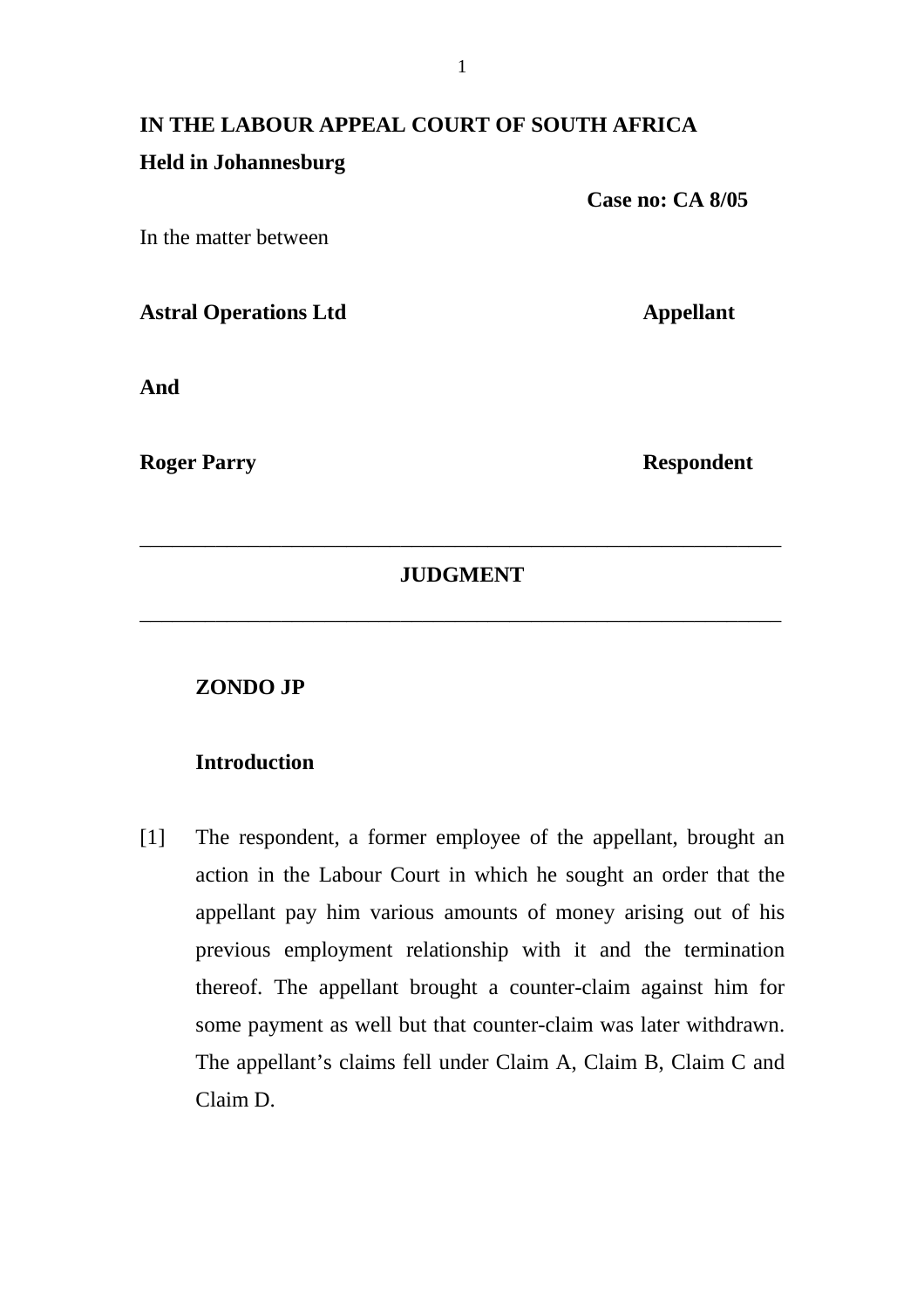[2] Claim A was based on an alleged breach by the appellant of the contract of employment between the parties in that, according to the appellant, the appellant had dismissed him for operational requirements without following certain contractual or internal procedures applicable in the case of such a dismissal. He relied on the provisions of sec 77(3) of the Basic Conditions of Employment Act, NO 75 of 1997 ("**the BCEA**") to contend that the Labour Court had jurisdiction to entertain such a claim. The claim was for

the payment of an amount of R 530 131, 31.

- [3] Under Claim B the respondent sought an order for the payment of his salary for certain periods between October 2002 and March 2003, notice pay, leave pay, relocation allowance and severance pay. Under Claim C the respondent sought an order for the payment of an amount equivalent to 12 months' remuneration being compensation for unfair dismissal under the Labour Relations Act, 1995 (Act 66 of 1995) ("**the Act**"). Claim D was an alternative claim based on an alleged breach of the respondent's right to fair labour practices in terms of sec 23(1) of the Constitution of the Republic of South Africa Act 108 of 1996.
- [4] The appellant raised the point that the Labour Court did not have jurisdiction to entertain any of the respondent's claims because its jurisdiction to entertain them would have to be found either in the Labour Relations Act, 1995 (Act 66 of 1995) ("**the Act**") or in the BCEA and those Acts did not apply in Malawi where the respondent was based because that is a different country. The respondent maintained that those Acts did apply in his employment relationship with the appellant and that the Labour Court did have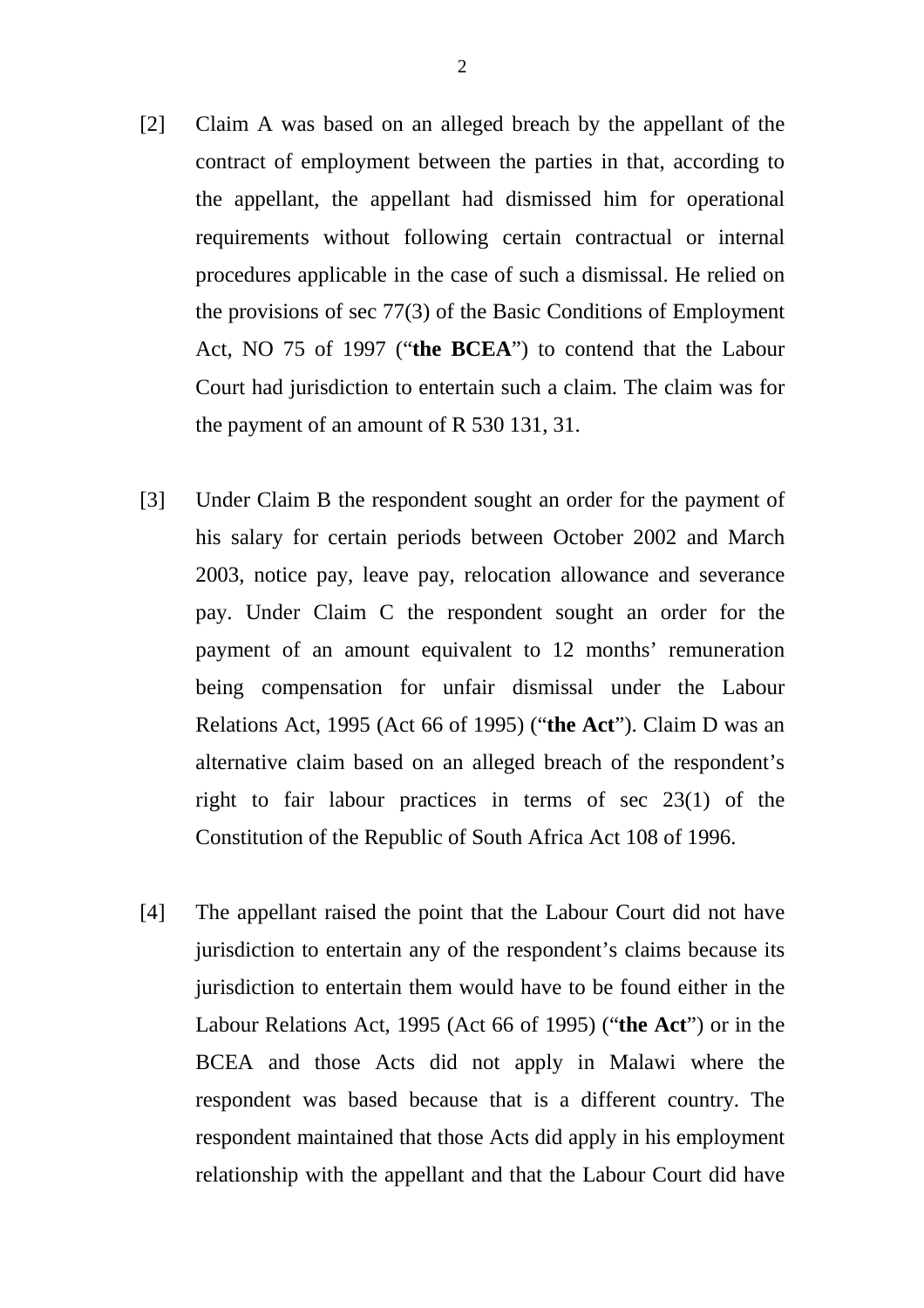jurisdiction. The appellant's contention was that the relevant Malawian Court had jurisdiction in the matter. The appellant also raised other matters in seeking to defend itself against the respondent's claims. It is necessary to set out the facts of this matter before considering the questions which need to be decided on appeal.

#### **The facts**

- [5] In its Heads of Argument in this Court the appellant set out from paragraphs 14.1 to 14.11 facts which it said were not in dispute in this matter. The respondent did not challenge this in his heads of argument. In its judgment the Labour Court set out the factual background to the dispute in paragraphs 2 to 16. In his heads of argument in this Court the respondent accepted that factual background as correct. In the light of this I set out below a factual background that is derived from the factual background set out in the judgment of the Labour Court and the relevant part of the appellant's Heads of argument.
- [6] The parties set out common cause facts in paragraphs 2.1 to 2.31 of the agreed pre-trial minute. It is convenient to quote paragraphs 2.1 to 2.31 of the pre-trial minute. They read thus:
	- "2.1 **The identity of the parties.**
	- **2.2The applicant was employed as the respondent's General Manager: Africa Operations, at a monthly remuneration package of US\$6 680,00 per month plus R 4 133,00 per month. (Applicant's car allowance was set in Rands and the balance of his package in US**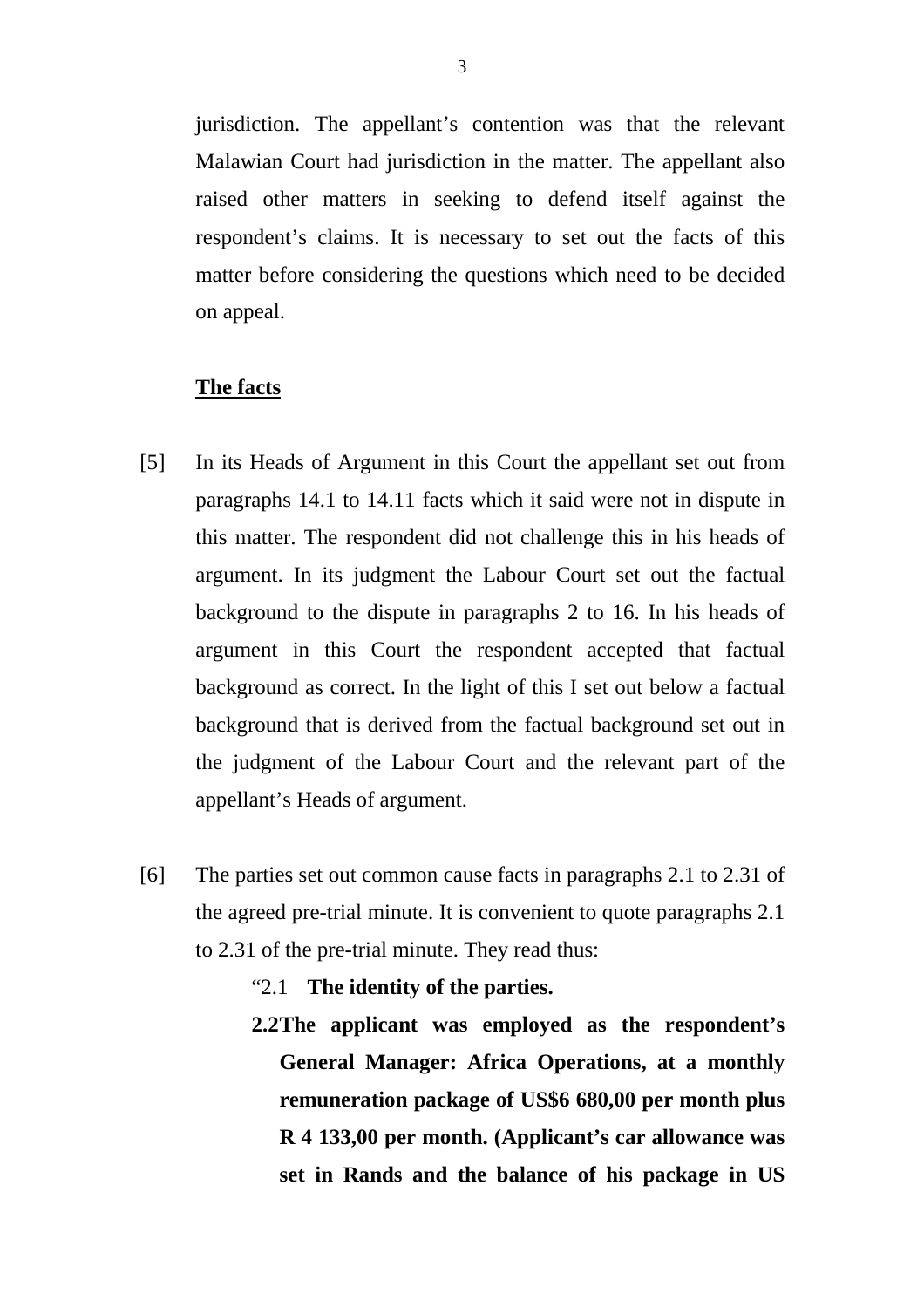**dollars). In this position as General Manager: Africa Operations, applicant was responsible for respondent's operations and subsidiaries in Malawi, Zimbabwe and Zambia.** 

- **2.3Applicant was previously an employee of Tiger Brands Ltd. The Astral Group was unbundled from Tiger Brands and applicant was subsequently appointed as a director of Astral Foods Limited early in 2001. Astral Foods Ltd was the holding company of**  *inter alia* **the respondent (Astral Operations Ltd) and County Fair Foods (Pty) Ltd.**
- **2.4Applicant's position with Astral Operations Ltd became redundant. A written agreement was entered into with respondent on 31 July 2001 which had the following salient features:** 
	- **2.4.1 It was recorded that applicant's position had become redundant and that he had had 23 years of completed service. (This was a reference to his years of service with both Astral Operations Ltd and Tiger Brands).**
	- **2.4.2 Applicant would take up the newly created position of General Manager, Africa Operations with respondent with effect from 1 June 2001.**
	- **2.4.3 The contract was concluded in South Africa.**
	- **2.4.4 The contract made no reference to the employment relationship being**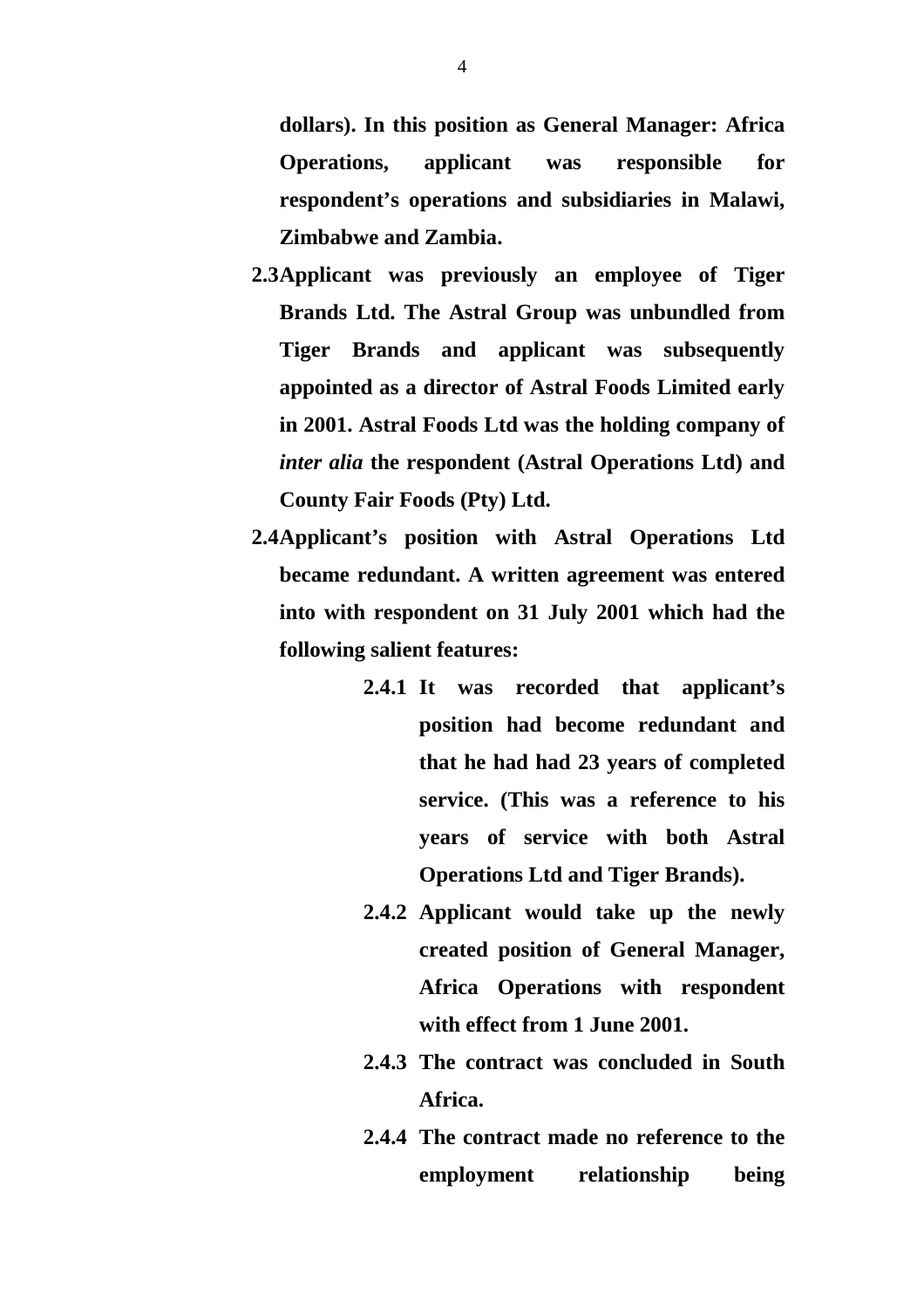**governed by a legal system other than South African law.** 

- **2.4.5 On the other hand clause 9.2 provided that sick leave would be "***subject to conditions prescribed by relevant legislation***". Clause 13.1 which dealt with hours of work provided similarly.**
- **2.5The written agreement was signed by applicant on 25 June 2001 and on behalf of respondent on 31 July 2001 (it is in dispute whether a letter dated 21 June 2001 in addition set out further terms and conditions of employment between the parties).**
- **2.6The company policies included a retrenchment procedure. Clause 2 thereof provided for prior notice of possible retrenchment which notice was inter alia obliged to disclose in writing the reasons for the proposed retrenchment; the proposed selection criteria; and the possible date of retrenchment.**
- **2.7Clause 3 of the retrenchment procedure provided that the company undertook to comply with the "***legally required consultation process***". In terms of the procedure the applicant had to be afforded the opportunity to make submissions on relevant issues. His submissions then had to be responded to. The Company also undertook to endeavour to find alternative employment for the applicant.**
- **2.8Paragraph 1.2 of the recordal in the agreement provided that if applicant had to be retrenched, then, because he had received severance pay for the 23**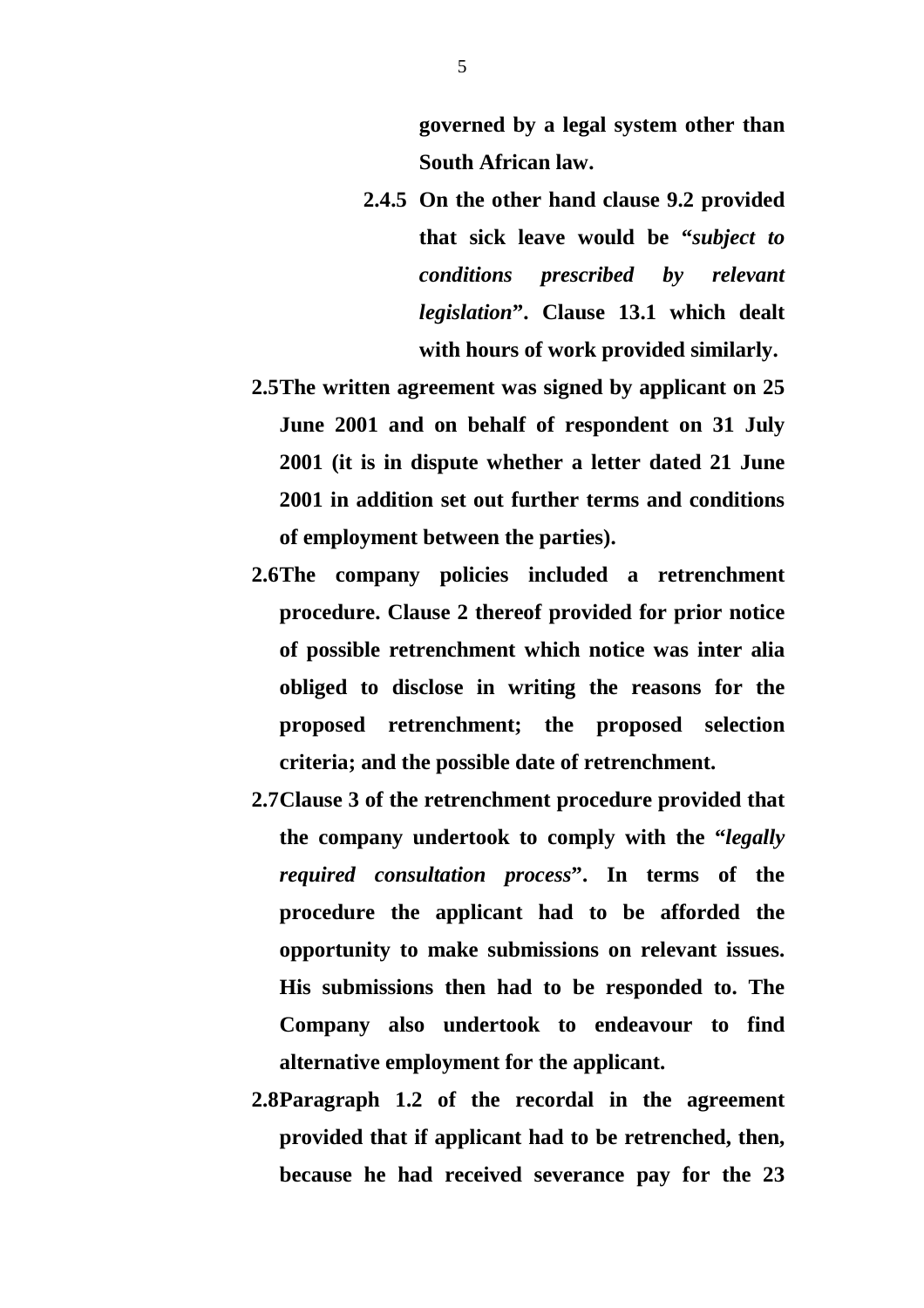**years' service he had already rendered "***the future payment of any severance pay by the company commences to run from the date mentioned in this paragraph as the date when the employee takes up the new position***." (The respondent contends that it was a term of the employment contract that the internal retrenchment proceedings would only apply to employees in relation to whom the Labour Relations Act was applicable. Respondent further alleges that the applicant was not such an employee claiming that he was employed outside South African and beyond the territorial application of the Labour Relations Act.)** 

- **2.9After the conclusion of the employment agreement of 31 July 2001 the applicant moved to Malawi.**
- **2.10 Respondent's Malawian business was held in a subsidiary Malawian-registered company called Meadow Feeds Limited (Malawi).**
- **2.11 Meadow Feeds Limited (Malawi) was not profitable.**
- **2.12 Applicant introduced respondent to a third party, Central Poultry 2000, which offered to buy the business of Meadow Feeds Limited (Malawi).**
- **2.13 Respondent agreed to sell the business to Central Poultry 2000, and thereby to shut down its Malawian operations.**
- **2.14 Applicant was instructed to oversee the sale of the business and its assets, and the collection of all**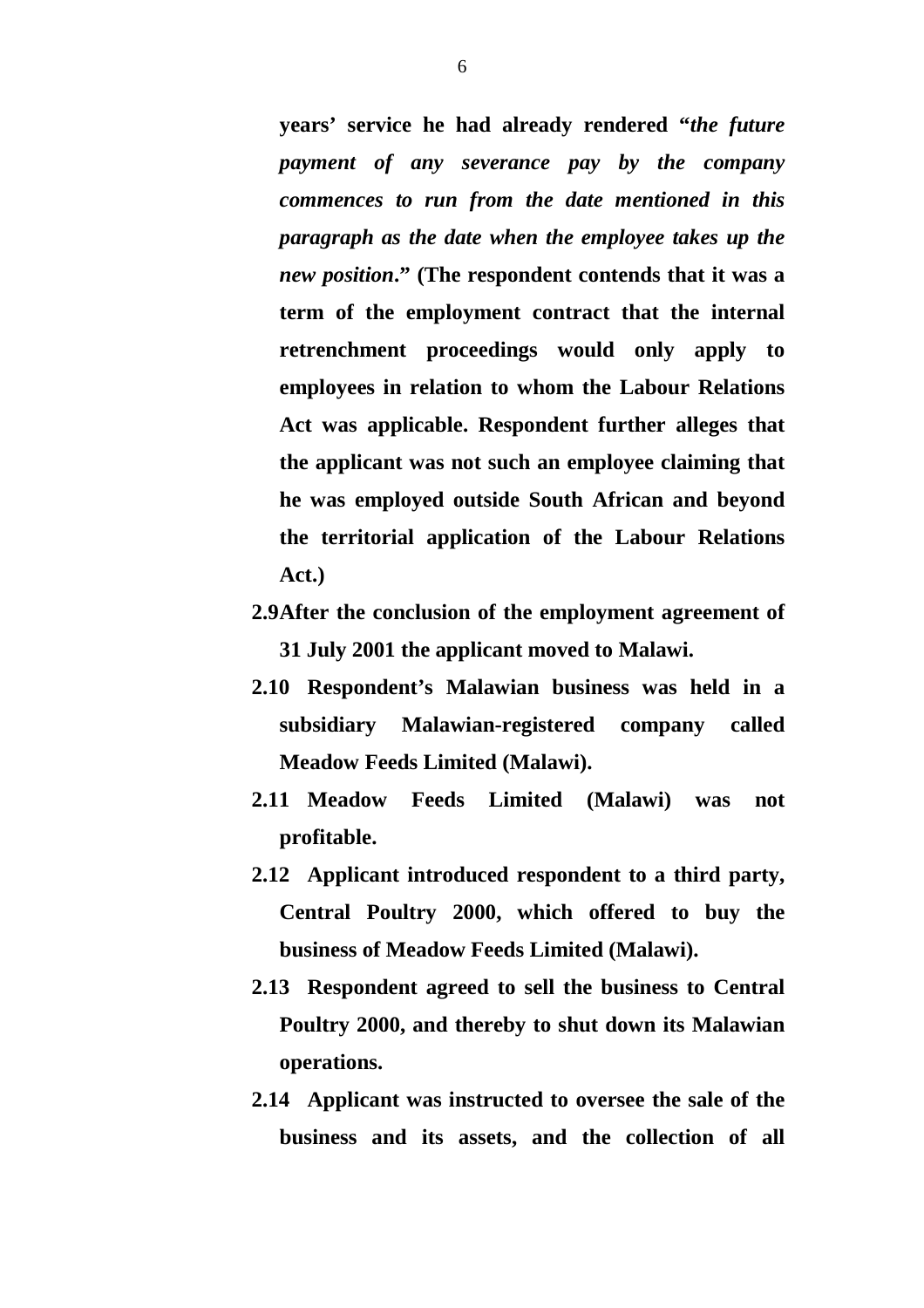**outstanding debts owing to Meadow Feeds Limited (Malawi).** 

- **2.15 When the announcement of the need for the applicant's return to South Africa was communicated to him in writing by Groenewald on 23 July 2002 the applicant was informed that the position in South Africa was being considered, but that this "***will take some time to finalise and you will be kept abreast of any developments"***.**
- **2.16 On 31 October 2002 respondent's Groenewald wrote to the applicant say the following:**

**"***Since the Malawi operations are coming to an end and in the absence of a suitable position elsewhere in the Group, we have no option other than to offer you a retrenchment package. The package will be based on the Astral Policy and will be finalised once you complete your work in Malawi***."** 

**(The respondent averring that Groenewald made a bona fide error regarding the respondent's obligation to pay a retrenchment package to the applicant.).** 

- **2.17 Applicant was repatriated to South Africa by the respondent on 15 November 2002. He returned to his home in the Western Cape.**
- **2.18 On 16 November 2002 applicant met with Groenewald in Johannesburg. A letter from Groenewald to Gustav De Wet ("***De Wet***") dated 22 November 2002, which was copied to applicant and concerned the meeting of 16 November 2002 stated that applicant would receive "***a written document*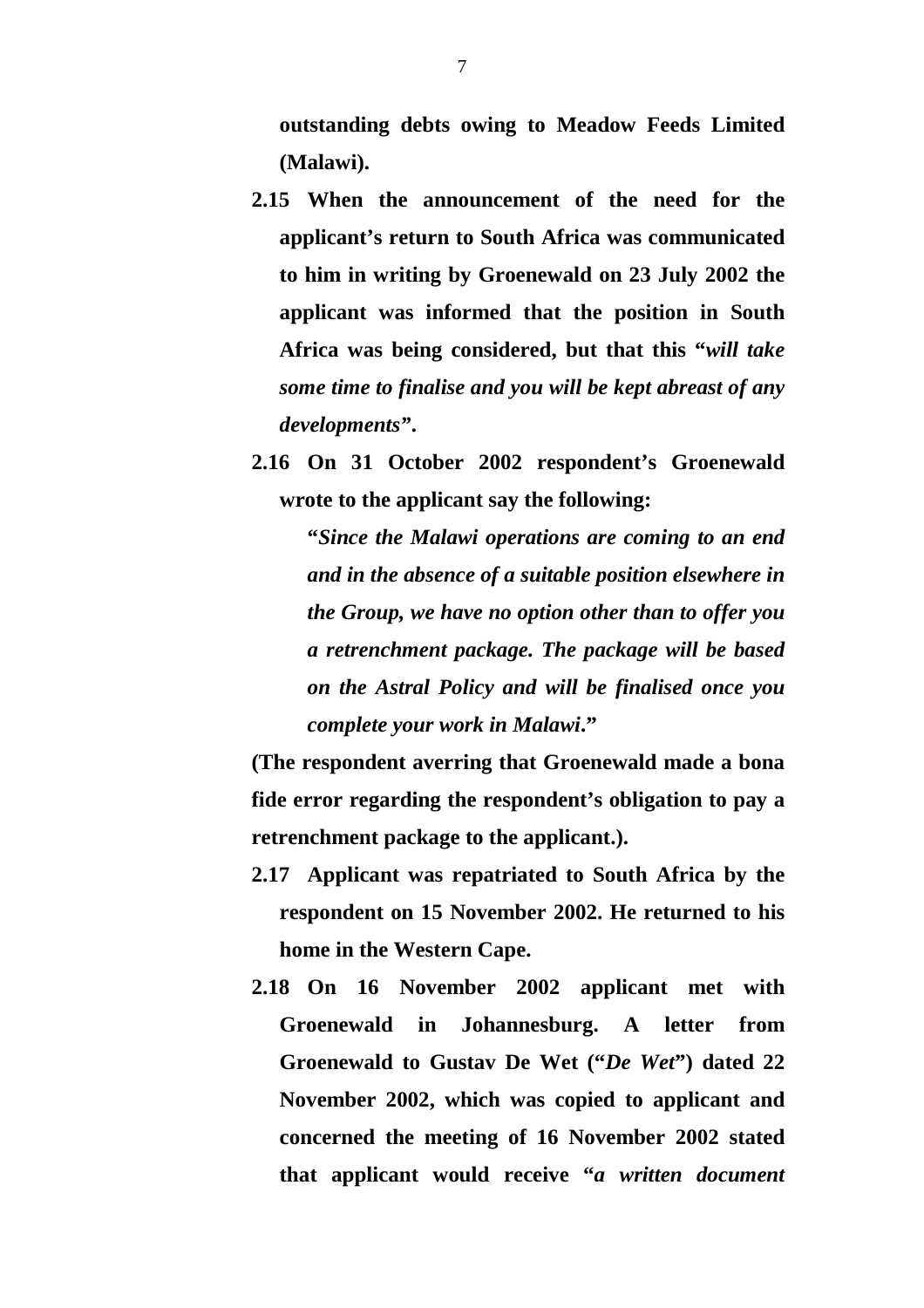*indicating his pay, the duration of his employment and the detail of his retrenchment package upon completing the outstanding issues***."** 

- **2.19 The respondent refused to pay a severance package to the applicant, respondent averring that it determined that it was not in law obliged to do so.**
- **2.20 Groenewald was himself subsequently dismissed from his post as Director of Meadow Feeds, Northern Region. At the time the applicant was still in the respondent's employ.**
- **2.21 After his repatriation to South Africa the applicant remained in the employment of respondent and continued to perform certain functions relating to the respondent's African operations.**
- **2.22 Approximately a month after his return to South Africa, applicant was requested by respondent to conduct certain further work in Malawi on its behalf, which he did between 5 and 12 December 2002. On 13 December 2002 and in Johannesburg, applicant and de Wet had a meeting where applicant reported back on this trip, and where the following issues were, amongst others, discussed. De Wet and applicant discussed the work that remained to be done following the sale of respondent's business in Malawi. Applicant and de Wet made plans to conduct a business trip to Malawi in January 2003.**
- **2.23 Applicant had previously been the Managing Director of Meadow Feeds National Operations.**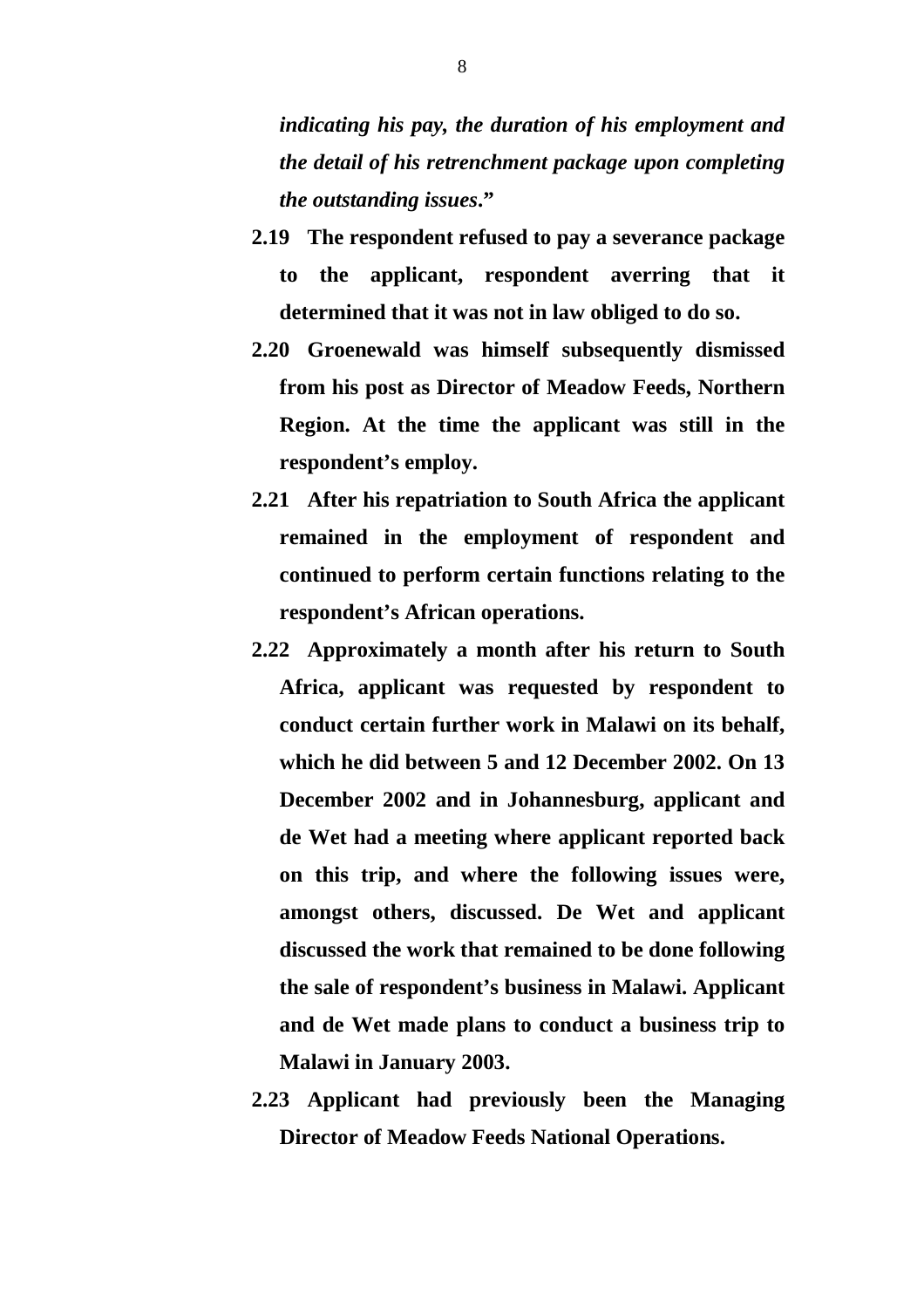- **2.24 During or about December 2002 various investigations into misconduct on the part of senior employees were being undertaken.**
- **2.25 De Wet was placed on a warning valid for twelve months.**
- **2.26 Respondent's Human Resources Director Len Hansen, writing from Pretoria on 7 January 2003, wrote to the Applicant and stated the following.** 
	- **2.26.1That respondent confirms that his services "***have been terminated on 31 December 2002 as per your discussions with Gustav de Wet 13 December 2002***."**
	- **2.26.2Respondent advised applicant that he would not be paid a retrenchment package apparently because "***the new owners of the operation in Malawi offered you another position***."**
	- **2.26.3Respondent also advised applicant that it would** *"not consider***" him for the position of Managing Director: Northern Region.**
- **2.27 On 14 January 2003 De Wet wrote to the applicant setting out calculations for the payment of his final salary for the months of November and December 2002. His e-mail stated the respondent wished to transfer the monies as soon as possible. Neither of the amounts there reflected nor any part thereof had been to date paid to the applicant and nor has any tender subsequently been made to pay such amount.**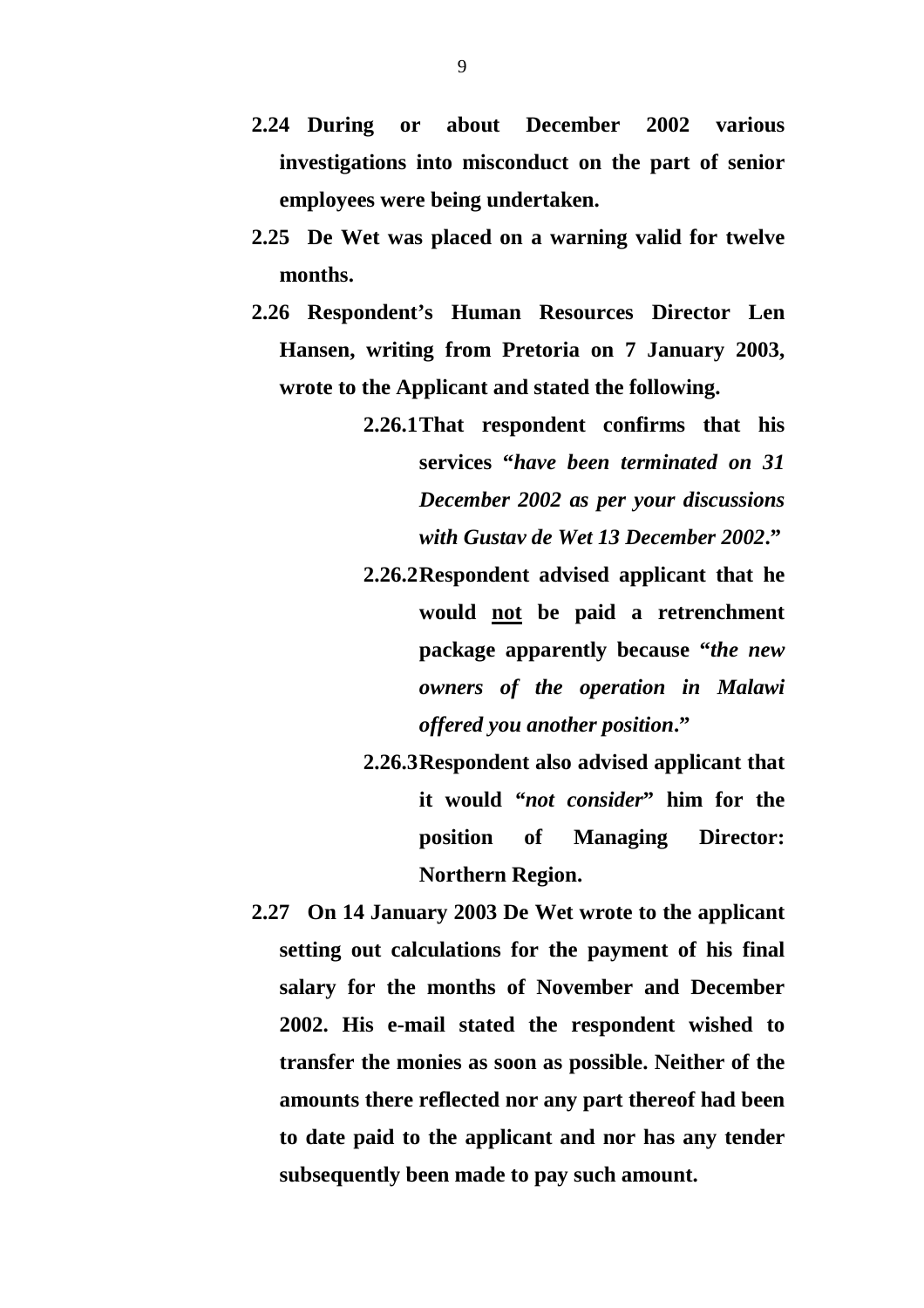- **2.28 De Wet's letter of 14 January 2003 also informed the applicant that De Wet believed that "***it will not be necessary for you to plan to still go to Malawi with me***." (It being in dispute as to whether applicant wished to accompany De Wet to Malawi or not.).**
- **2.29 On 30 January 2003 the applicant referred a dispute to the CCMA in which he, inter alia, alleged that his retrenchment was unfair and that the respondent had failed to pay him severance pay.**

## **Ad respondent's claim in reconvention**

- **2.30 In late 2001 Applicant introduced a potential purchaser Central Poultry 2000 Limited ("Central Poultry") to Respondent. Negotiations thereafter commenced relating to the potential acquisition of Respondent's business and/or assets in Malawi by Central Poultry. In such negotiations Respondent was represented by Applicant, De Wet and Christo Groenewald. Applicant was therefore at the times fully aware of the progress of and developments in such negotiations.**
- **2.31 Meadow Feeds Limited (Malawi) was a wholly owned subsidiary of the respondent at the time of his dismissal"**

#### **The Labour Court**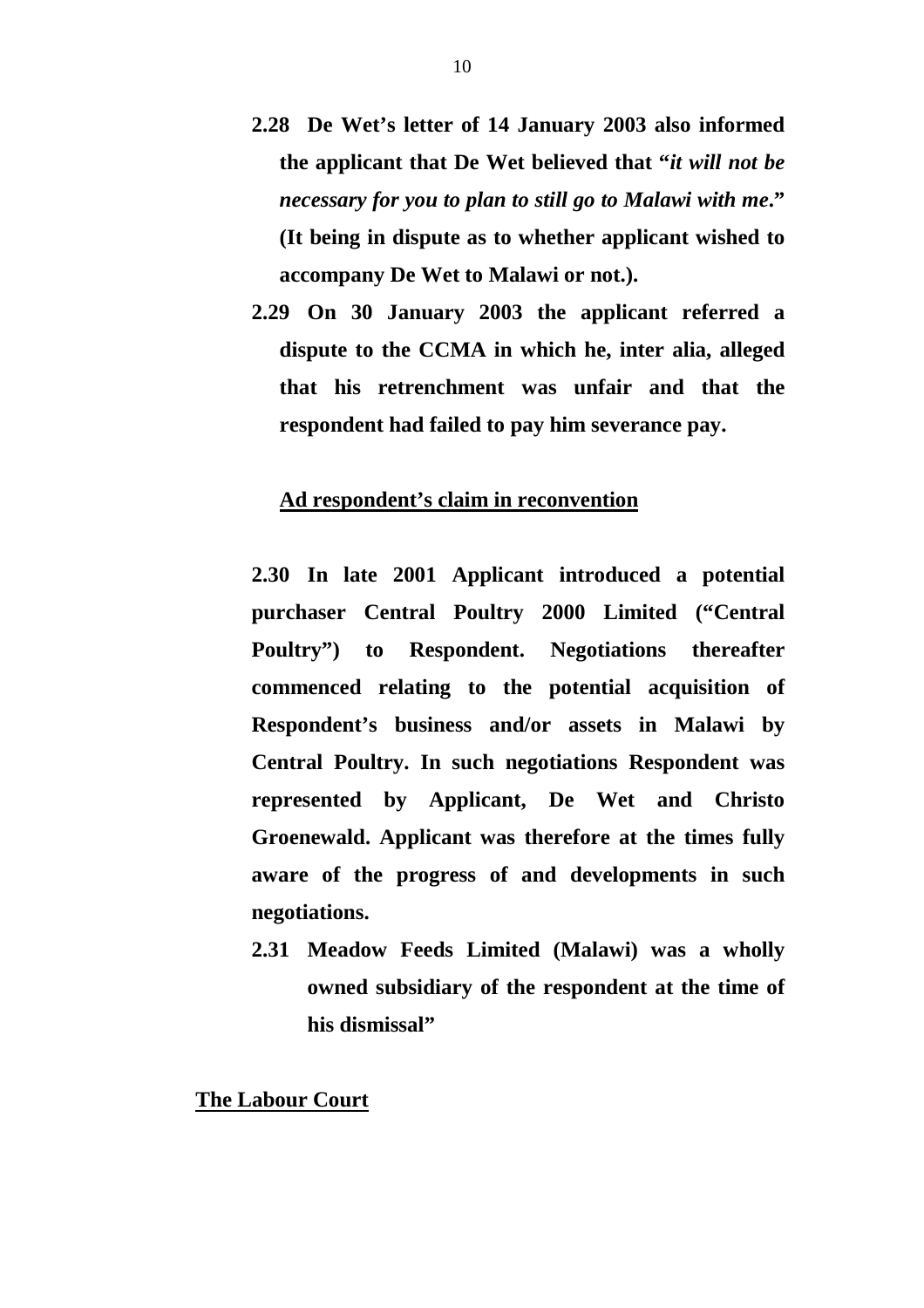- [7] The Labour Court did not deal separately with the point taken by the appellant that it did not have jurisdiction. It dealt with the question of what the proper law was which was to be applied in adjudicating the respondent's claims, found that it was the South African law and, from this, concluded that, therefore, it, as a South African court, had jurisdiction. It went on to deal with the merits of the claims and made various orders the details of which will be dealt with later if this becomes necessary. However, it can be pointed out that the orders did include orders:
	- (a) for the payment of one month's salary as notice pay in leave of notice of termination of the contract of employment
	- (b) for the payment of the respondent's balance of salary for June, July, November, December 2002 and January 2003.
	- (c) for the payment of severance pay calculated at two weeks' pay for every year of service.
	- (d) for the payment of accrued leave pay for November 2002 to February 2003
	- (e) for the payment of an amount equal to twelve months' remuneration for unfair dismissal for operational requirements.
	- (f) interest and costs.
- [8] Subsequently, the appellant made an application to the Labour Court for leave to appeal to this Court against some of the orders. The Labour Court granted leave to appeal against some of its orders and refused leave in respect of others. The respondent also sought leave to cross-appeal and such leave was granted. For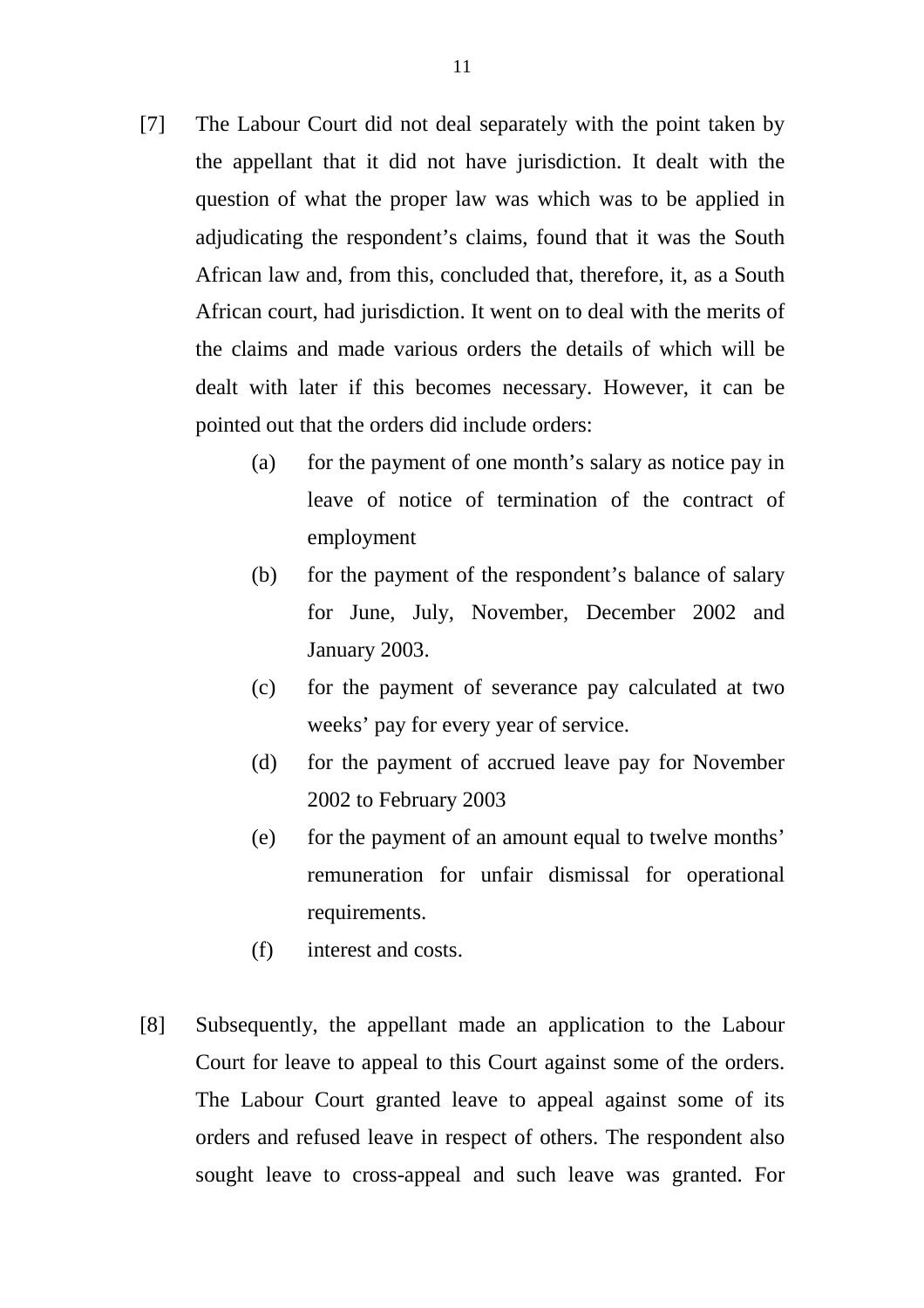present purposes it is not necessary to go into orders in respect of which to leave to appeal was refused and orders in respect of which leave to appeal was refused.

# **The appeal**

[9] The first question that needs to be decided is whether or not the Labour Court had jurisdiction to entertain the respondent's claims in the light of the fact that the Act and the BCEA have no extraterritorial application. Counsel for the appellant submitted that the Labour Court had no jurisdiction. In support hereof he referred to the presumption in our law that **"(i)n the absence of an intention clearly expressed or to be inferred either from its language or from the object, subject-matter or history of the enactment, …. Parliament does not design its statutes to operate on its subjects beyond the territorial limits**" of the country. In support hereof he referred to Maxwell: "Interpretation of Statutes", 8<sup>th</sup> ed at p 127 as approved in **Bishop and others v Contrath & Another 1947(2) SA 800 (T) at 804**. He also referred to the case of **Viljoen v Venter NO 1981(2) SA 152 (W) at 154 H.** Counsel for the appellants contended that, since the respondent's workplace was in Malawi, the Labour Court could not have jurisdiction. In support of the submission that, if an employee's workplace was outside the country, the laws of this country could not apply to such person, Counsel also relied upon **CIWU v Sopelog cc (1993) 14 ILJ 144 (LAC)** and the decision of the Appellate Division in **Genrec Mei (Pty)Ltd v Industrial Council for the Iron, Steel, Engineering, Metallurgical Industry and others (1995) 4 BLLR 1(A), Lamani & Another v CTC Bus Co Ltd & Another 1988**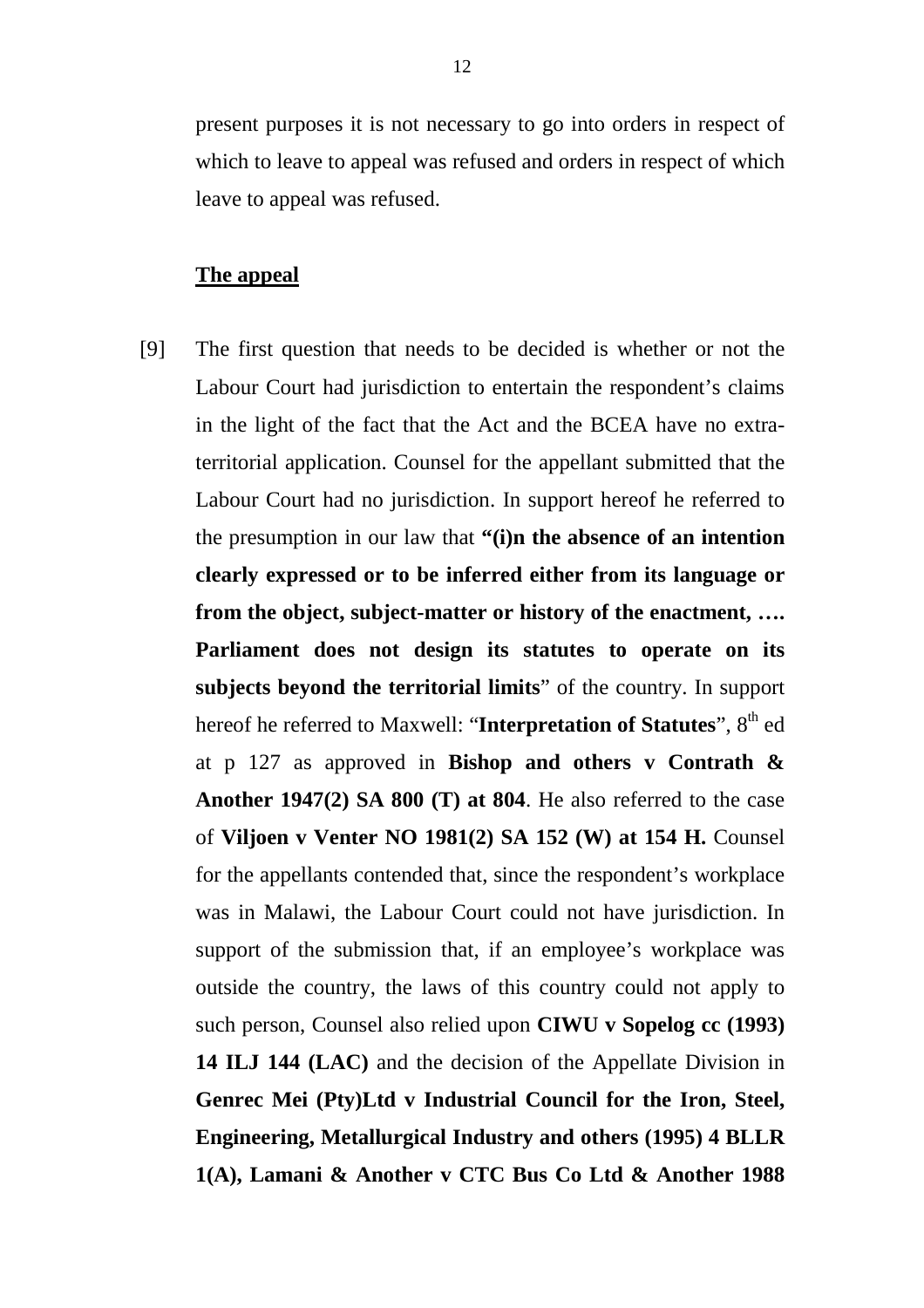**(9) ILJ 583 (E), Tawusa v Bahwaduba Bus Service (Pty) Ltd 1989 (10) ILJ 1169 (IC), Wilson v Maynard Ship Building Consultants AB (1978) ICR 377, Todd v British Midlands Airways Ltd (1978) ICR 959 Janata Bank v Ahmed (1981) IRLR 457 and Weston v Vega Space Systems Engineering Ltd (1989) IRLR 429.** 

- [10] In the Sopelog matter Scott J, sitting in the now defunct Labour Appeal Court created under the Labour Relations Act 1956 (Act 28 of 1956 as amended), had to decide the question whether the Industrial Court had jurisdiction to entertain an application in terms of sec 17(11)(a) of the old Act where the employees concerned worked on oil rigs outside the territorial waters of the Republic, the workers were residents of the Republic, their employer's principal place of business was in Cape Town and its registered office was in Johannesburg. Scott J concluded that in that case the industrial court had no jurisdiction because the workers' workplace fell outside the territorial boundaries of the Country and, therefore, of the industrial council.
- [11] In the Genrec matter the question was whether or not the old Act, prior to certain amendments thereof in 1991, was applicable to the dismissal dispute between the workers concerned and their employer which, if answered in the affirmative, would mean that the respondent industrial council had jurisdiction to deal with such dispute but, if answered in the negative, would mean that the respondent industrial council had jurisdiction to deal with such dispute.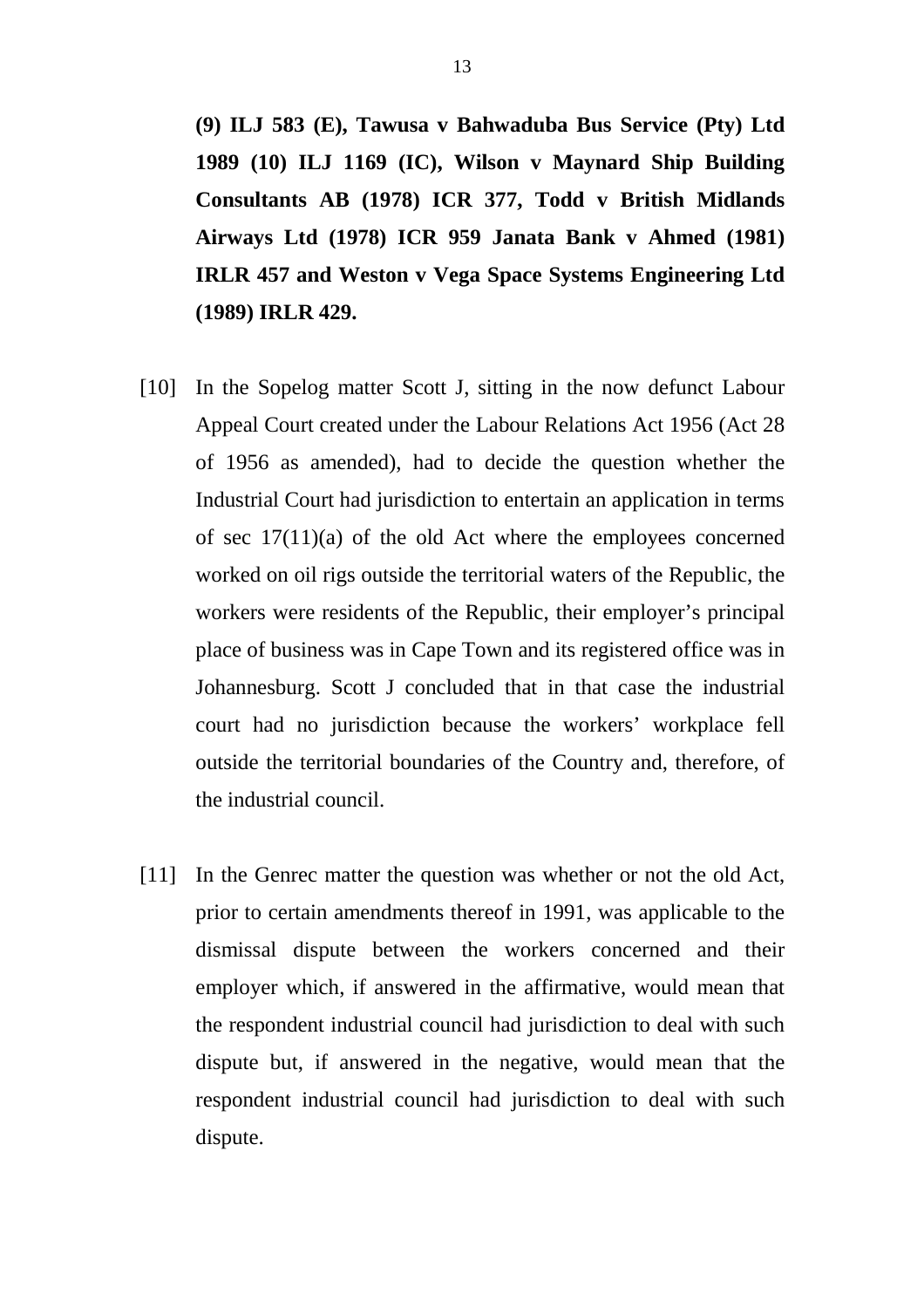- [12] In the Genrec matter the employer, that is Genrec Mei (Pty) Ltd, had its principal place of business in Durban and that area fell within the area of jurisdiction of the industrial council. The employees who, after dismissal referred their dismissal dispute to the respondent industrial council for conciliation, were recruited by Genrec to perform work on an oil rig situated above the continental shelf and outside South African territorial waters. The contracts of employment between the workers concerned and Genrec had been concluded in Durban and the workers themselves were resident in Durban.
- [13] Sec 2(1) of the old Act provided, prior to its amendment in May 1991, that the old Act applied to "**every undertaking, industry, trade or occupation.**" The 1991 amendment extended the application of the old Act to undertakings performing work in, on or above the continental shelf. The Appellate Division held that the old Act did not, prior to its amendment in 1991, apply to the undertaking operated by the employer on the oil rig above the continental shelf outside South African territorial waters.
- [14] Although it is not very easy to determine the actual basis for the Court's decision that the old Act did not apply to the case in Genrec, it seems that the Court made the decision on the basis of where the employer was carrying on its undertaking in which the employees concerned were working. (see Genrec at p. 5 H-I). At 6 B-C in Genrec Van Heerden JA, writing for the Appellate Division said: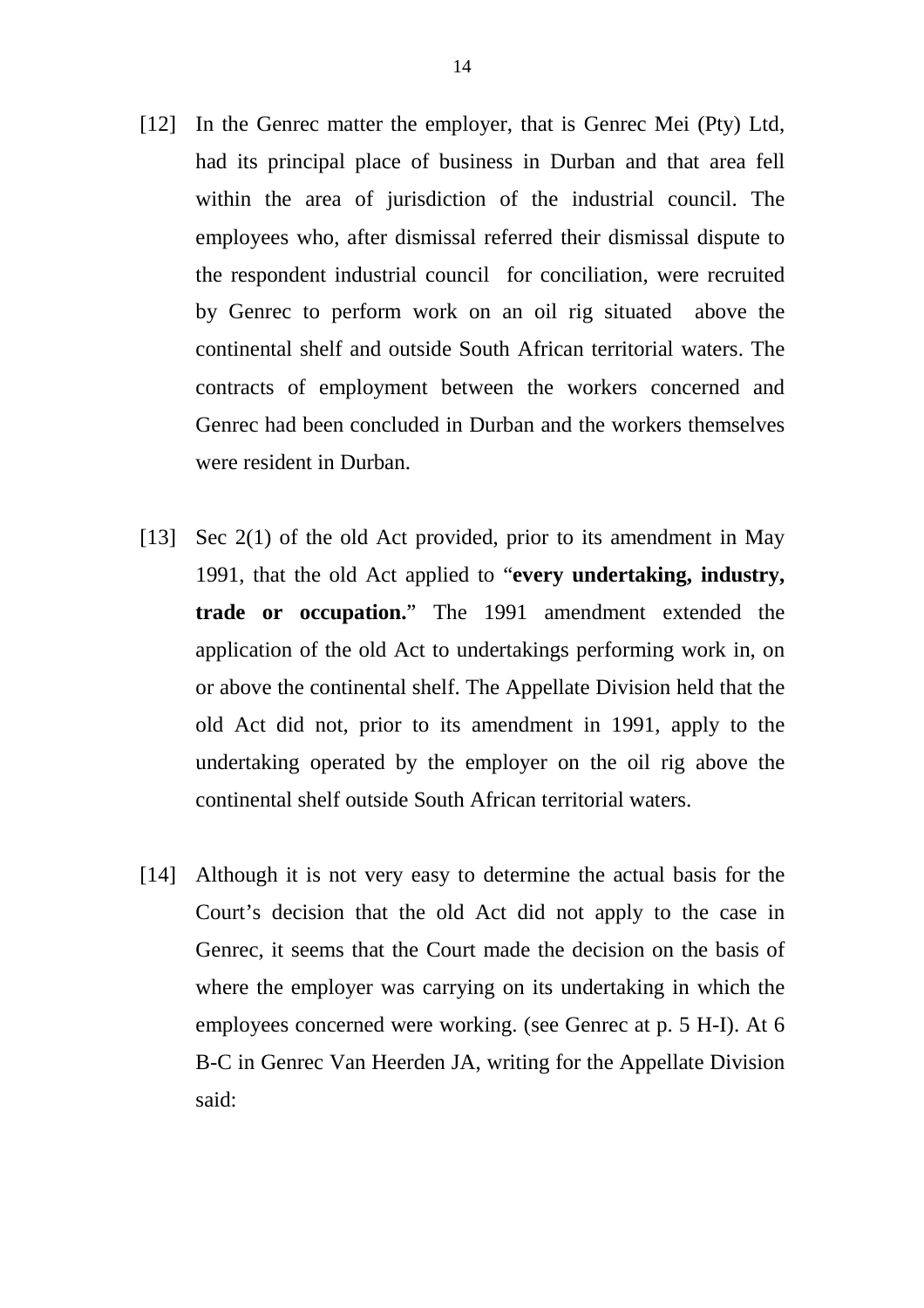"**It seems clear therefore that, if one ignores the provisions of s 48(1)(c) of the Act, the jurisdiction of an industrial council is limited to matters relating to an undertaking carried on in an area in respect of which it is registered. Now, although the Council is one of the few industrial councils registered for the whole of South Africa, it was rightly common cause that prior to the 1991 amendment of s 2(1) the Act by itself did not have extra-territorial application, and that hence the council could not deal with disputes existing in an undertaking carried on outside the Republic. The main bone of contention between the parties was on the question where the appellant's undertaking in which the respondents were employed was being carried on."** 

Sec  $48(1)(c)$  of the old Act – to which the learned Judge of Appeal referred in the above passage - gave the Minister additional power to declare by notice in the Government Gazette that provisions thereof would be binding in an area additional to that in respect to which the industrial council concerned was registered. Sec 48(1)(c) was irrelevant to the issues in the Genrec matter.

[15] From the passage quoted above it seems to me that the Appellate Division was saying that the industrial council could not, in the absence of sec  $48(1)(c)$  of the old Act, have jurisdiction in respect of a matter "**relating to an undertaking carried on in an area in respect of which**" it was not registered. The Court also stated that it was "**rightly common cause**" that, prior to the 1991 amendment of sec 2(1) of the old Act, the old Act did not by itself have extra territorial application and "**hence the council could not deal with**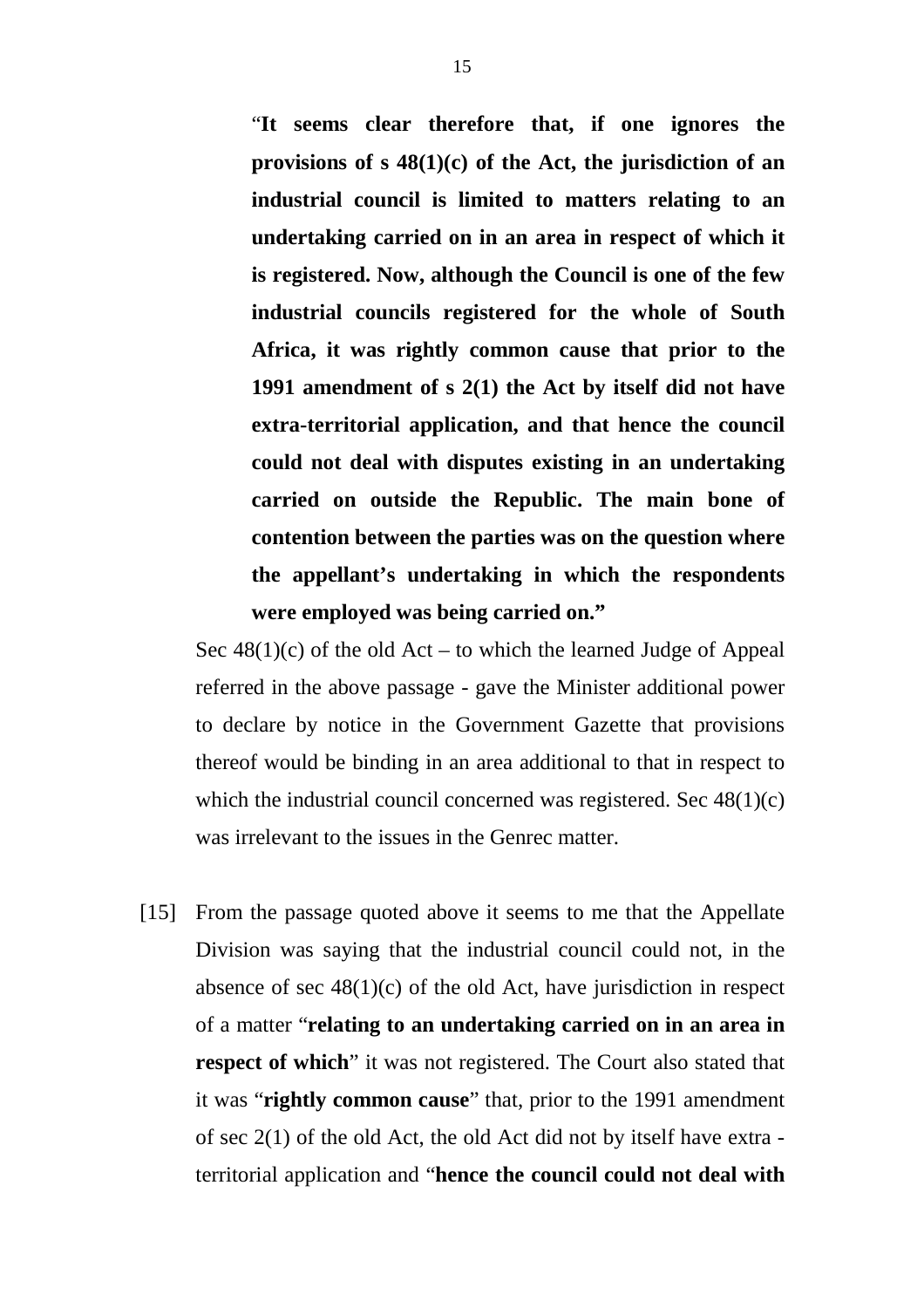**disputes existing in an undertaking carried on outside the Republic.**" The Court pointed out at 6 C-D that the issue between the parties in the Genrec matter was "**on the question where [Genrec's] undertaking in which the [employees] were employed was being carried on."**

- [16] The Appellate Division said that Scott J may have gone too far by equating the location of the workplace with the location of the carrying on of an undertaking (see Genrec at 7 F-G). In Genrec the Court pointed out at 7 I- 8C that:
	- (a) the question where an undertaking is being carried on at any given time is ultimately one of fact;
	- (b) although Genrec did carry on an undertaking in Durban, it was also engaged in another undertaking conducted on the platform;
	- (c) the vast majority of Genrec's employees working on the platform were not part of Genrec's regular workforce;
	- (d) the respondent employees in the Genrec matter were recruited specially for employment to work on the platform.
	- (e) the respondent employees' contracts of employment in the Genrec matter were of limited duration and were to come to an end of the completion of "**the Hook-up contract**" and, thereafter, they would no longer be employees of Genrec. In other words, said the Court, they would at no stage be employed in the Durban undertaking unless, of course, new agreements were to be concluded with them at a later stage.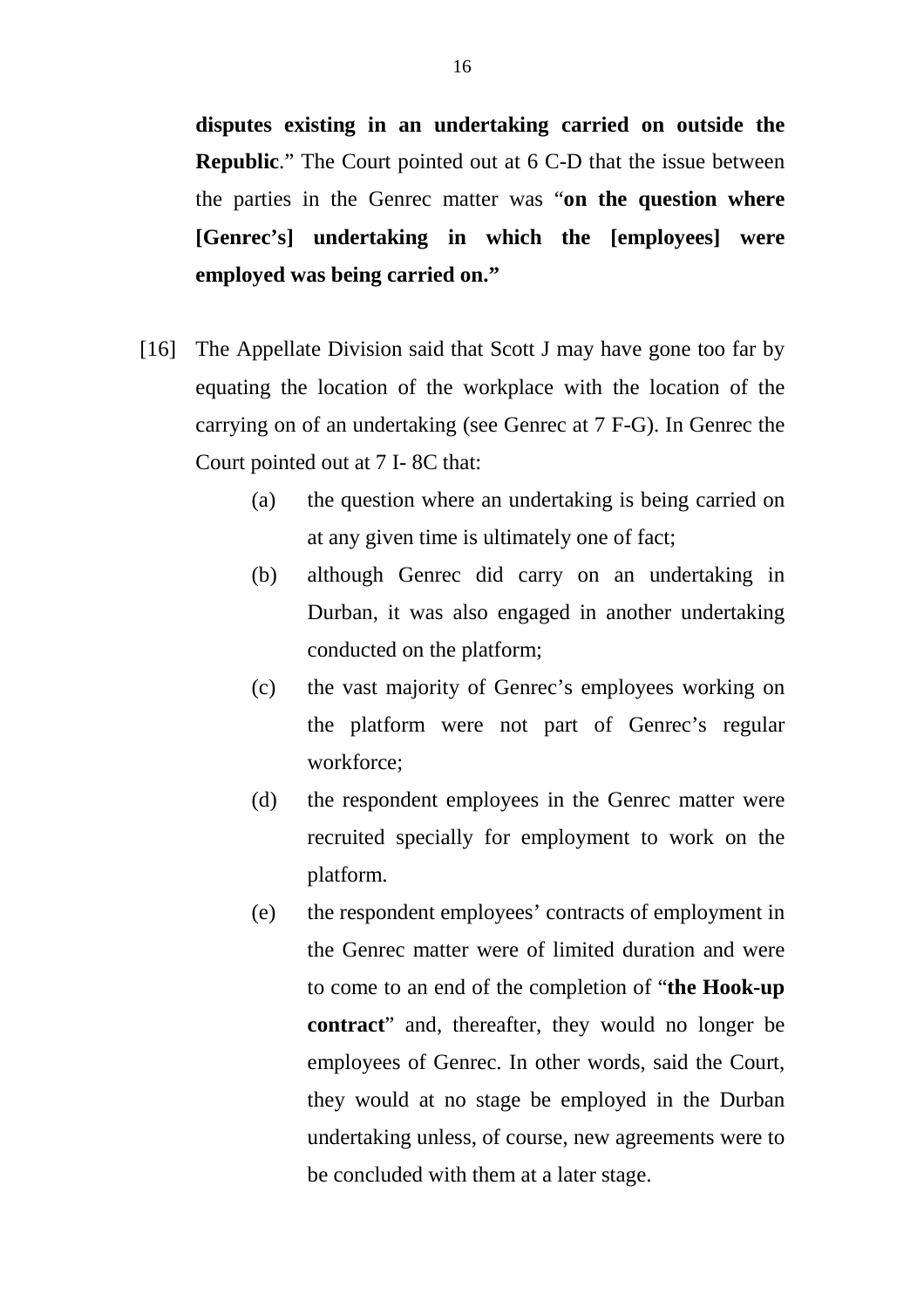- [17] In the light of the above factors and those that had been mentioned by Booysen J in the court of first instance in the Genrec matter, said Van Heerden JA, it appeared that the undertaking in which the employees in the Genrec matter were employed was completely divorced from the Durban undertaking. The Court then concluded: **"…. I am consequently of the view that in its main characteristics the former undertaking pertained solely to work to be executed on the platform and, hence outside our territorial waters**." (see Genrec at 8 B-C).
- [18] Having considered the Genrec decision I am of the view that in that case the Appellate Division decided the application or nonapplication of the old Act to the dispute in the case according to the locality of the undertaking carried on by Genrec in which the respondent employees were employed (see what the Court a quo was reported to have said at 6D-E, 7C- 8B). I propose to use the same criterion to decide the issue in the present matter. I am mindful of the fact that in Genrec the Appellate Division was dealing with a case in which the locality of Genrec's undertaking where the respondent employees worked was of particular significance because in terms of the old Act the jurisdiction of the industrial council – which was in issue in that case - was linked to both the undertaking carried on as well as the area in respect of which the industrial council was registered. Nevertheless, I do not think that that factor should make a material difference because, even under the current Act, a similar issue could arise involving a bargaining council as under the current Act a bargaining council's jurisdiction in respect of an employer depends upon the type of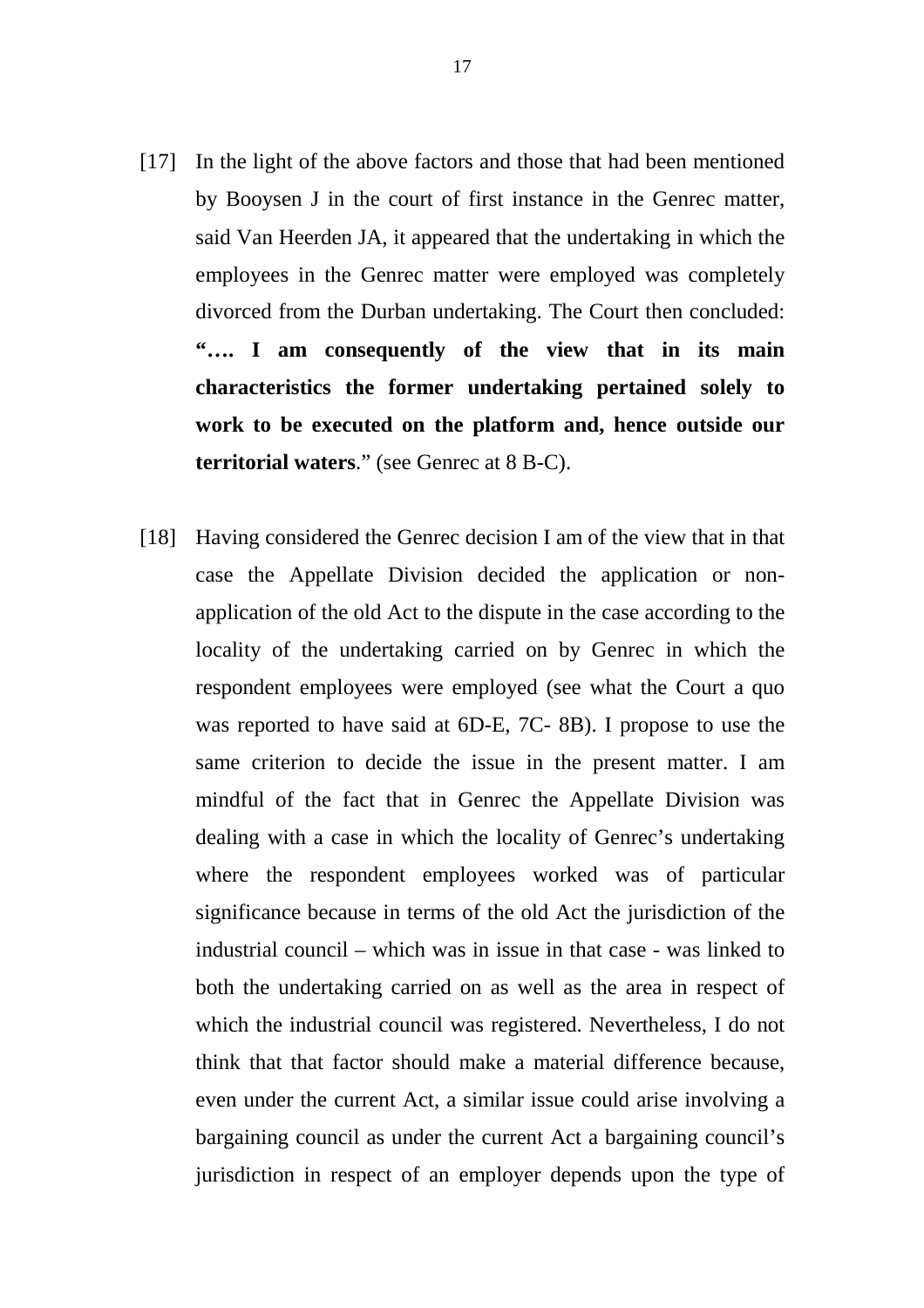undertaking which the employer runs and whether the area in which the employer conducts such undertaking falls within the territorial scope of the bargaining council. In such a case the Supreme Court of Appeal would probably follow the same approach in deciding whether the Act applied or whether the bargaining council has jurisdiction in respect of a similar dispute.

- [19] In a case where there was no bargaining council and the Commission for Conciliation, Mediation and Arbitration would have to be involved if the Act applied, the position would be that in terms of sec 115 of the Act the CCMA has jurisdiction in the whole Republic and, obviously, has no jurisdiction outside the Republic. It seems to me that in a case involving the CCMA the Court could also ask whether the employer's undertaking in which the employees work is carried on inside or outside the Republic. If it was carried on inside, the CCMA would then have jurisdiction and, if where it was carried on outside, the CCMA would not have jurisdiction.
- [20] In this matter the respondent terminated his contract of employment with Astral by agreement and took a severance package amounting to R 600 000,00 even though he was being offered another job. He then concluded a completely new contract of employment for his new job. That is his Malawian job. That was the position of General Manager: Africa Operations. He then relocated to Malawi. He was working for a Malawian subsidiary of the appellant. He made monthly reports to the Head Office in South Africa. The operation in Malawi was separate from the South African operation of the appellant. That is why he was able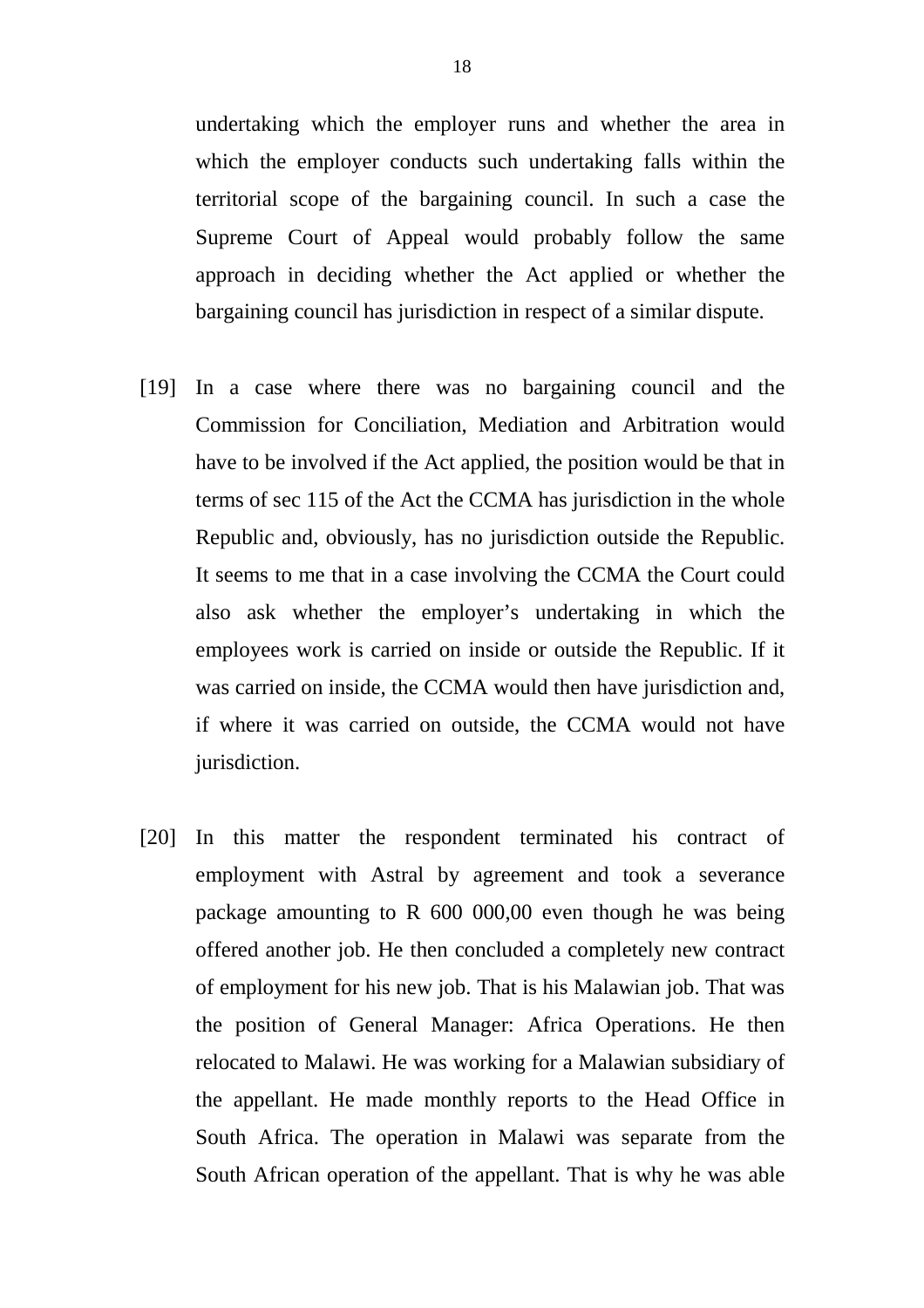to sell that operation separately. Those of the respondent's duties that he performed outside Malawi were not performed inside South Africa. If he was to work in the South African undertaking of the appellant, he and the appellant would have needed to enter into a new contract of employment with the appellant. In my view when all the facts of this matter are considered and the question is asked as to where the undertaking was carried on in which the respondent worked, the answer would be an easy one, namely: Malawi! In fact when one has regard to the facts of the Genrec case and the facts of this case, one would realise that it would be very difficult to distinguish this case from the Genrec case. In both cases the employer had a business operated from the Republic. In both cases the employee was or employees was or were resident in the Republic. In both cases the employer had an operation outside South Africa. In both cases the employee or employees had entered into specific contracts of employment requiring them to work outside South Africa. In the light of all of this it was decided in Genrec that the Act did not apply prior to its amendment. In the light of all of this I am of the view that the Act did not apply to the appellant's operation in Malawi and that the Labour Court had no jurisdiction to entertain the respondent's claims.

[21] In concluding that the Labour Court did not have jurisdiction to entertain the respondent's claims, I am mindful of the fact that some of the respondent's claims were based on the contract of employment and not on the BCEA or the Act. This would give rise to the argument that, based on the provisions of sec 77(3) of the BCEA, the Labour Court has the same jurisdiction as the High Court in respect of any matter concerning a contract of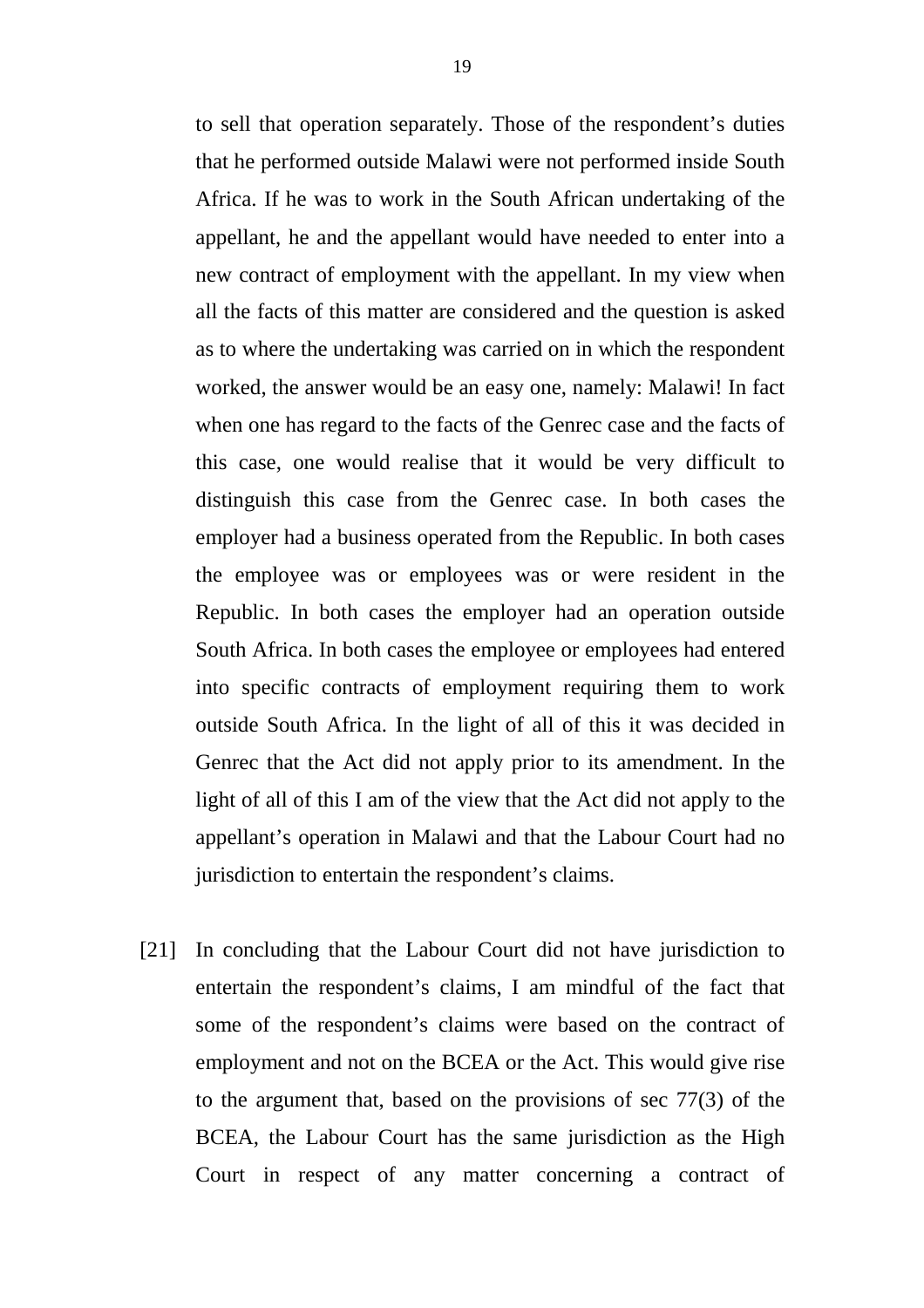employment and that, even if the BCEA and the Act did not apply, the Labour Court would have jurisdiction to deal with such claims in the same way as the High Court would have had jurisdiction. In this regard it would be pointed out that both the plaintiff and the defendant in South Africa, the contract was concluded in South Africa and if the Court gave a monetary judgment in favour of the plaintiff, that money judgment would be executed in South Africa. While I do understand all of this, my difficulty is that the Labour Court can only derive jurisdiction to entertain such claims from sec 77(3) of the BCEA and, without that provision, it would not have such jurisdiction. If the BCEA did not apply to this case obviously sec 77(3) of the BCEA also did not apply.

[22] The Court below reached the conclusion that the BCEA and the Act applied to this case. I have taken a different view. I wish to make two observations which in my view are responsible for the different outcome in the court below. The first is that it seems to me that, as Counsel for the appellant submitted, the Court a quo dealt first with the question of the proper choice of law and once it had concluded that the parties had chosen the South African law as the law that would apply, it seemed to it that it followed that the Labour Court had jurisdiction. In my view this did not follow. Parties are able to choose whatever law as the law that must be applied in resolving a dispute between themselves arising out of some agreement between them. That law may be invoked by a court in a foreign jurisdiction to adjudicate a dispute. In this case a Malawian court could have applied South African law including the BCEA and the Act in adjudicating the respondent's claims against the appellant.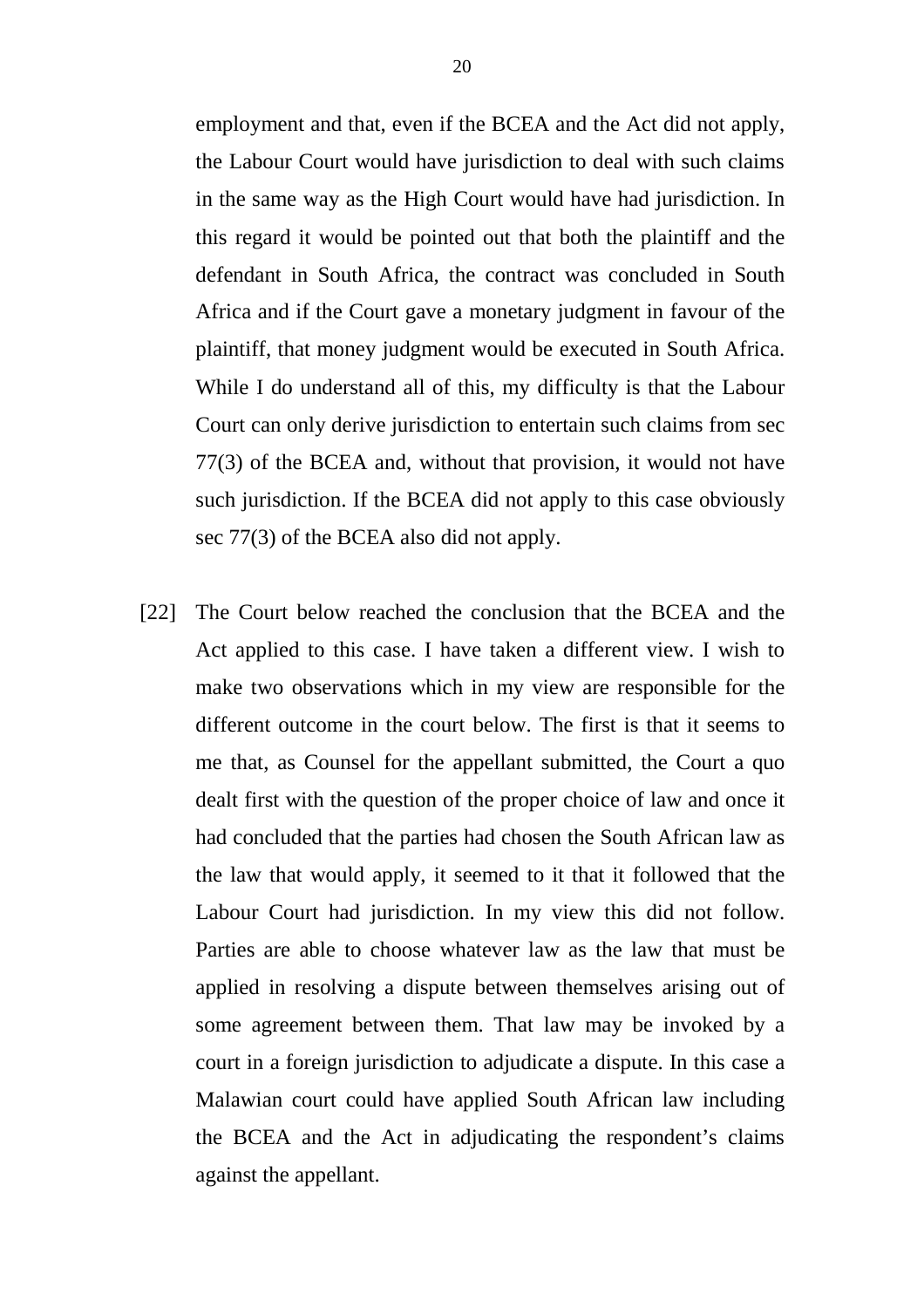- [23] The other observation is that it does not appear to me that the Court below sufficiently considered the question of what criterion was used in Genrec to determine whether the industrial council in that case had jurisdiction in that matter.
- [24] In the light of the conclusion I have reached on the appeal, the cross-appeal falls away. In the premises it seems to me that the appeal must succeed. I am of the view that the requirements of the law and fairness dictate that there should be no order as to costs.
- [25] In the result I make the following order:
	- 1. The appeal is upheld,
	- 2. The cross-appeal is dismissed.
	- 3. There is to be no order as to costs on appeal and crossappeal.
	- 4. Those orders of the Labour Court in respect of which leave to appeal was granted are set aside and replaced with the following order:
		- "(a) **This Court has no jurisdiction to entertain the Applicant's claims.**
		- **(b) There is to be no order of costs."**

## Zondo JP

I agree.